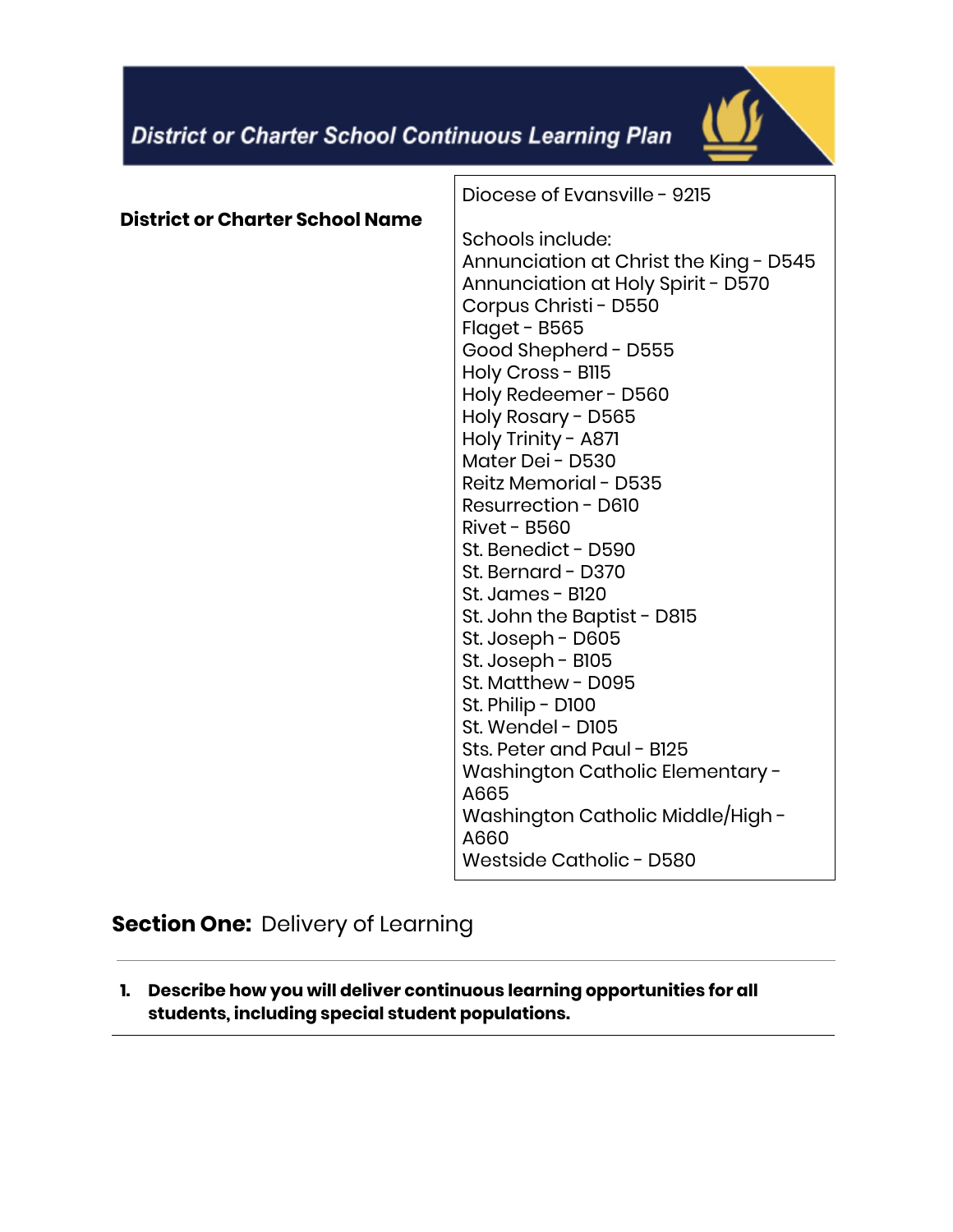On March 19 the superintendent of Catholic Schools of the Diocese of Evansville issued a statement to all school administrators, school families, and school pastors stating that students in the Diocese of Evansville will receive extended learning instruction 4 days a week. Teachers will use one day a week to prepare extended learning lessons, assess student work, and provide meaningful feedback to students.

As a result of the extended learning plan schools are delivering extended learning opportunities in a variety of ways including Zoom and Google Meet for video learning. Online curriculum materials provided by Pearson, HMH, McGraw-Hill and Sadlier are also being utilized. In addition teachers are using a variety of programs such as Seesaw, IXL, Edupuzzle, edulastic.com, Waterford, Newslea, Khan Academy, etc.

Learning packets are provided to students who have limited digital access. Special arrangements, on a per school basis, are made for pick up and return of these packets.

Students with ISPs are given additional support in collaboration with itinerant teachers from corresponding LEAs. Our resource teachers, in conjunction with LEA teachers of record, are also conducting phone conferences with families to provide guidance and support.

Students with CSEPs, 504s and those identified as "at risk" are given extra support to meet individual education goals. Teachers are making themselves available during extended office hours. Individual and small group Zoom meetings are being held for students with special accommodations, as well as those who need extra support.

Schools are ensuring that students with service plans and/or CSEPs are continuing to receive accommodations as stated in their plans. In some cases plans had to be revised to meet extended learning goals.

Resource teachers are co-teaching with classroom teachers via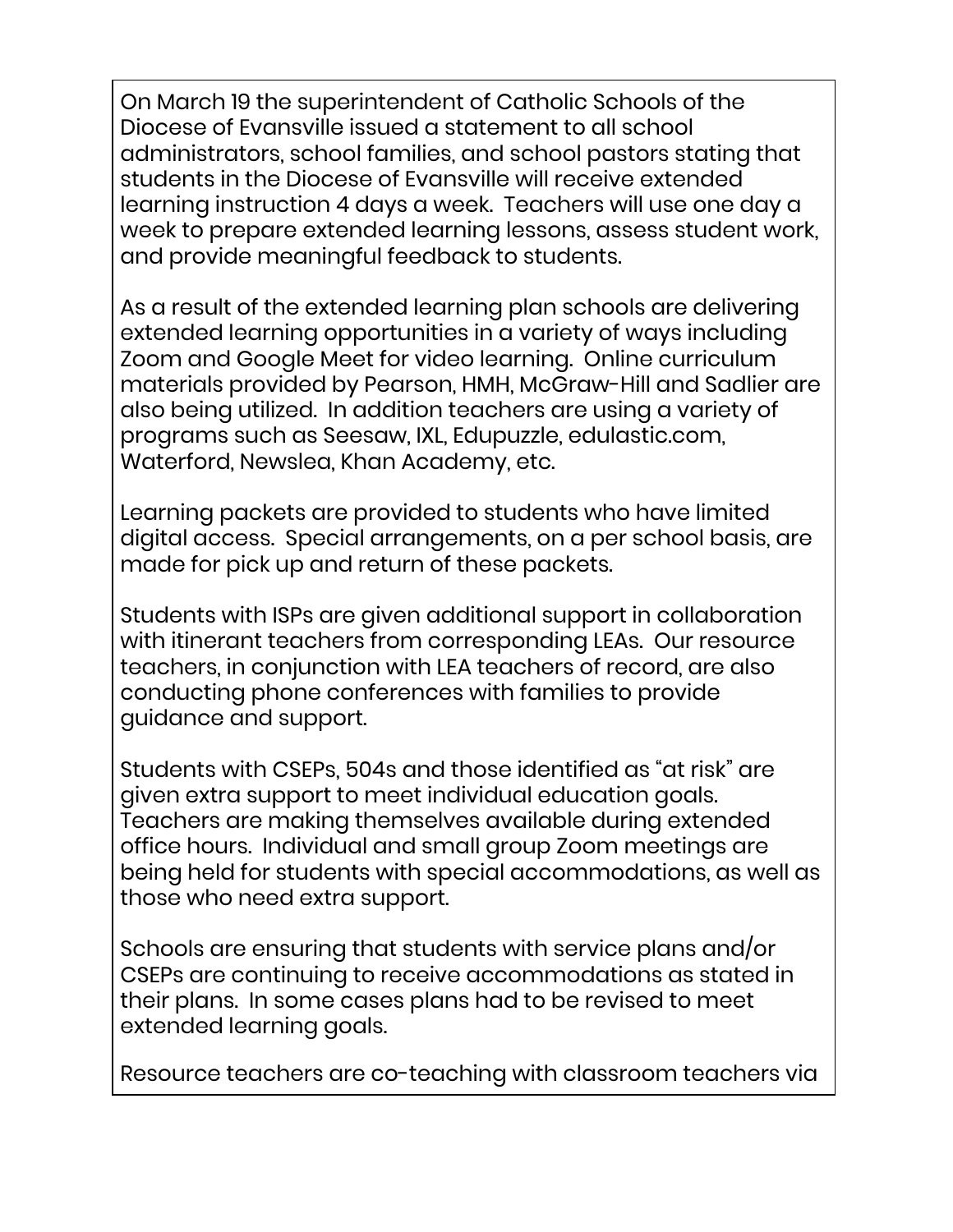video learning where appropriate. Resource teachers in some schools are delivering special manipulatives to homes on an as needed basis.

### **2. Describe how your district communicates expectations for continuous learning implementation to 1. ) students, 2.) families, and 3.) staff.**

Effective communication is essential during extended learning. As mentioned above the superintendent issued a letter to all school families explaining the diocesan plan for continuous learning. In addition the Catholic School Office meets with all school administrators on a weekly basis to communicate updated continuous learning expectations as well as guidance related to any COVID-19 issues. There are also weekly communications from the superintendent in the diocesan newspaper, The Message.

The Catholic Schools Office is conducting grade level/subject area specific Zoom meetings with teachers across the diocese. Teachers in turn continue to provide instruction to students four days a week.

Administrators touch base with faculty and staff at least once a week. Emails and Zoom meetings are the most common avenues used for this correspondence. Weekly newsletters/memos are sent to teachers.

Schools continue their weekly communications with families. Sycamore Education, emails, and School Messenger are the most common avenues for this. Some schools have conducted Zoom meetings for parents.

In addition, the Continuous Learning Plan will be posted on the Diocese of Evansville website as well as each school's website.

### **3. Describe student access to academic instruction, resources, and supports during continuous learning.**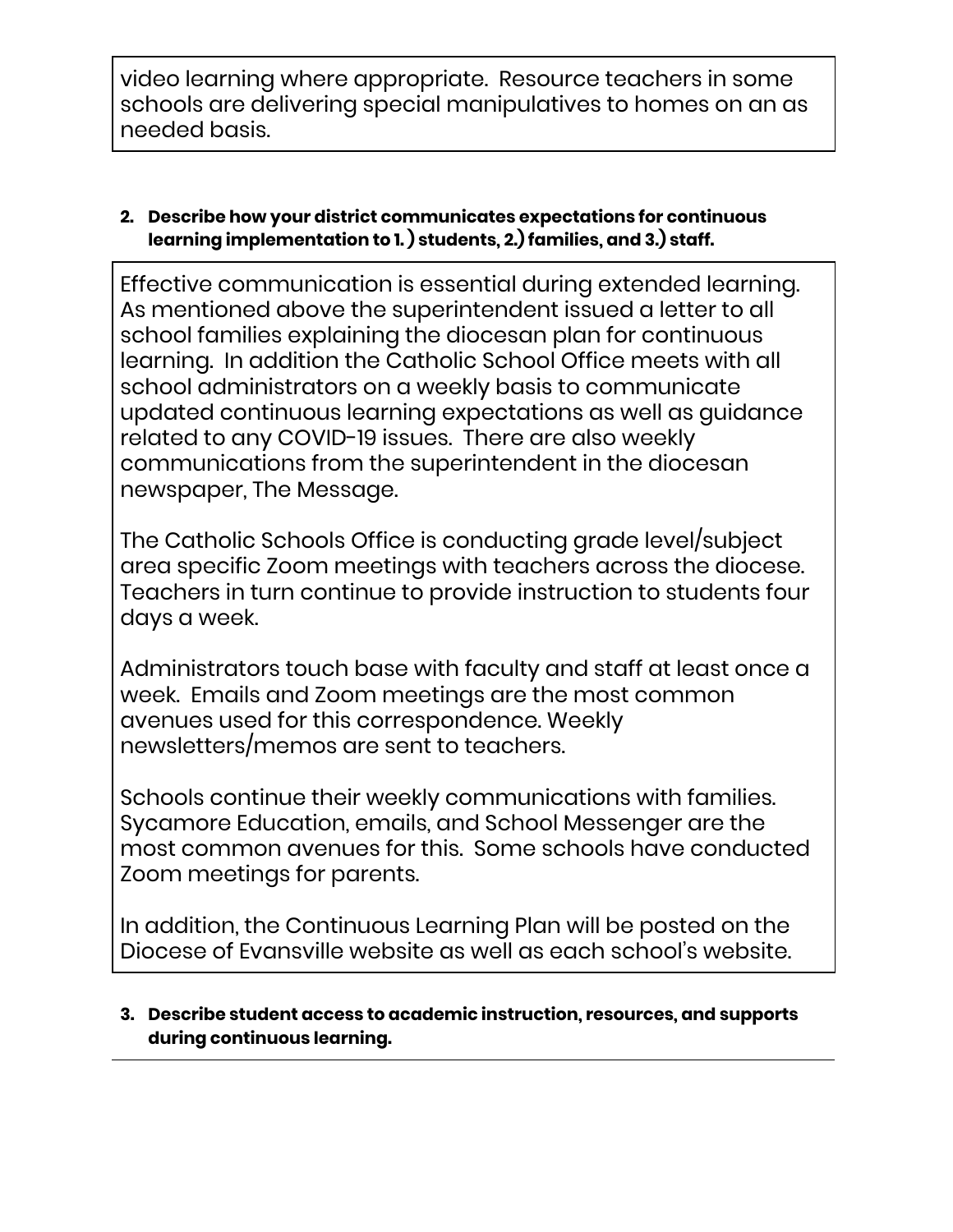Teachers and support staff are available to students and families via email, Google Classroom, Google Hangout, or other indicated platforms during the school day. If internet access is a problem for families special arrangements are made for students to pick up learning packets or other resource items.

#### **4. What equipment and tools are available to staff and students to enable your continuous learning plan? Please list.**

Teachers have access to school issued laptops, Chromebooks, iPads or other digital devices where applicable. Some schools have been able to provide such devices to students as well.

## **5. Describe how educators and support staff are expected to connect with students and families on an ongoing basis.**

Educators and support staff are connecting with students at least 4 days a week and with families at least once a week. Formats being used for this communication, as mentioned above include, email, phone, Zoom, Sycamore, School Messenger and Google Classroom. Recorded personal messages or demonstrations are also used as needed.

## **6. Describe your method for providing timely and meaningful academic feedback to students.**

Teachers are providing timely and meaningful feedback to students in a variety of ways including email, Google Classroom, video conferencing, and graded assignments that are returned to students via packets. If students fall behind on returning assignments, teachers are making special efforts to email and call students and/or families. Teachers are providing this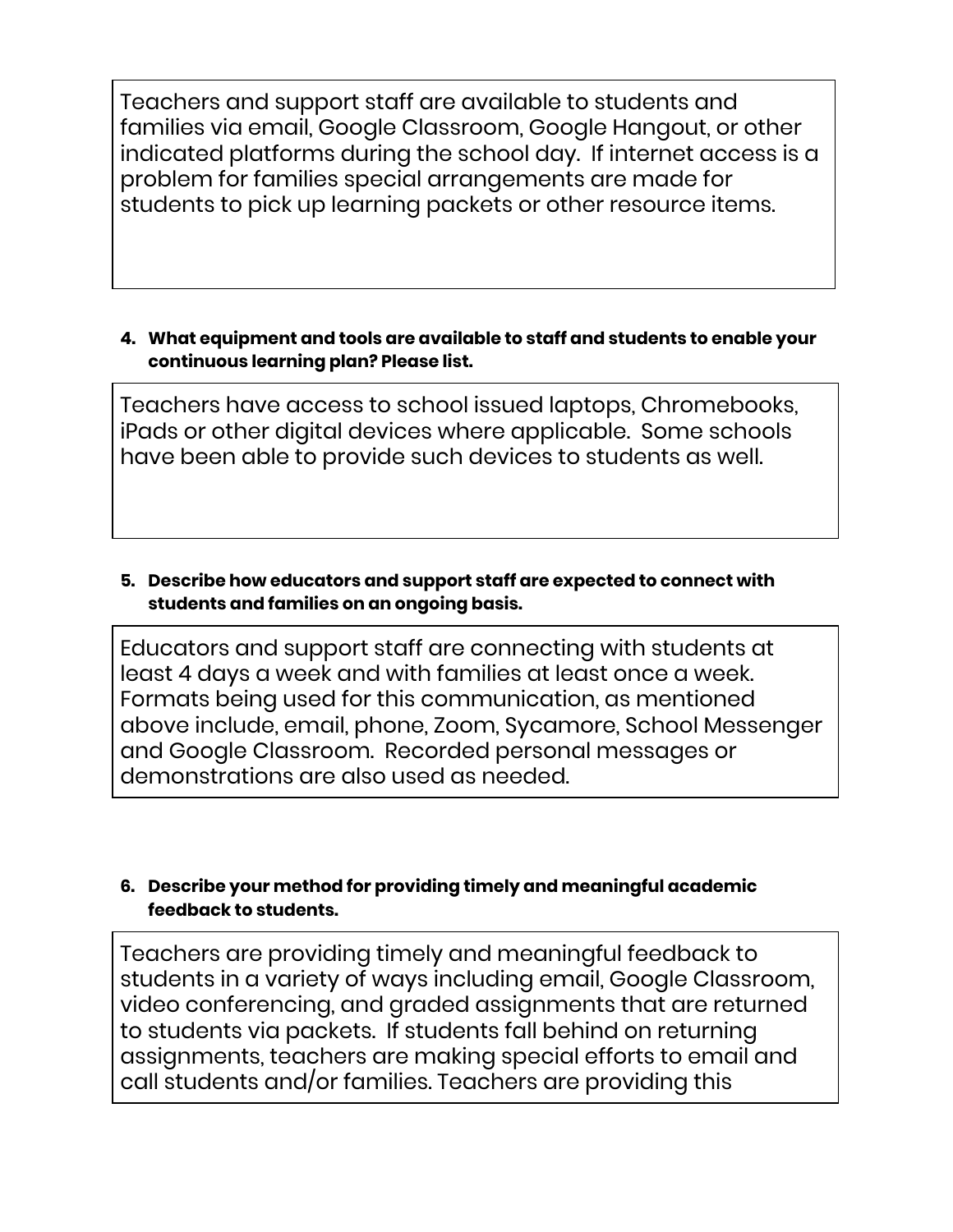feedback at least weekly and in some cases more than once a week.

# **Section Two:** Achievement and Attendance

**7. Does your continuous learning plan provide an avenue for students to earn high school credits? If so, describe the approach.**

Teachers are providing extended learning opportunities that meet the criteria for required course work. Students complete assigned classwork to earn credits in courses for which they are enrolled. Students will receive letter grades for high school credits earned. Teachers and administrators are working with higher education institutions to ensure objectives are met for students enrolled in dual credit or AP courses.

## **8. Describe your attendance policy for continuous learning.**

Individual school attendance policies remain in place during extended learning. Students/parents are expected to report attendance on extended learning days. Sycamore Education or Google forms are being utilized to record daily attendance.

### **9. Describe your long-term goals to address skill gaps for the remainder of the school year.**

Teachers continue to move forward with grade-level instruction and progress monitoring to the best of their ability. In a normal school year, schools would be giving their 4th quarter Star 360 formative assessment to look for skill gaps. As a result of extended learning, administrators feel the best approach is to administer this 4th quarter assessment at the start of the 2020-2021 school year. Data will be reviewed and appropriate remediation will be given at that time.